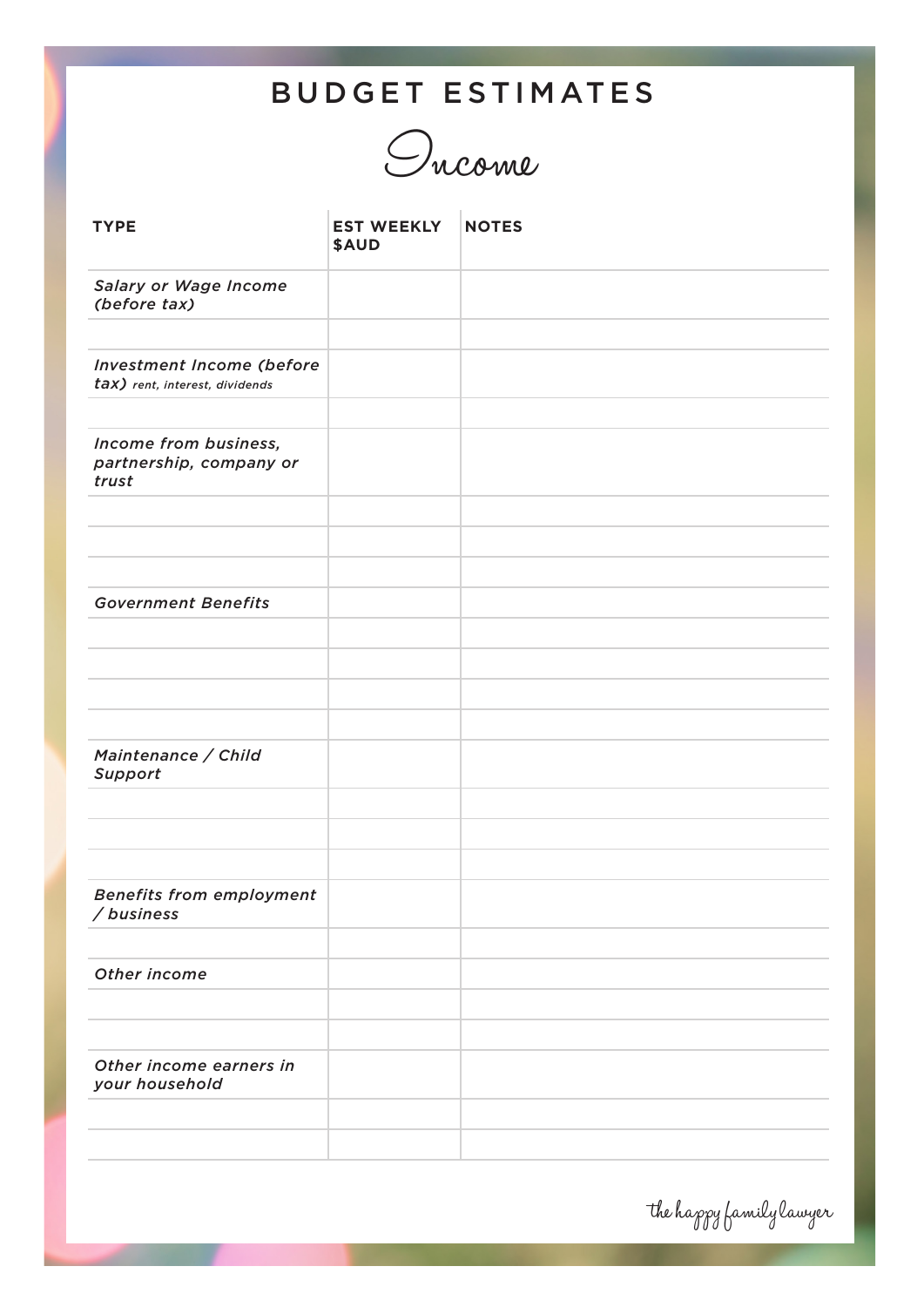Expenses

| <b>TYPE</b>                                        | <b>WEEKLY</b><br><b>AMT \$AUD</b> | <b>NOTES</b> |
|----------------------------------------------------|-----------------------------------|--------------|
| <b>Expenses paid by others</b><br>for your benefit |                                   |              |
|                                                    |                                   |              |
|                                                    |                                   |              |
| Average weekly personal<br>expenditure             |                                   |              |
| <b>Income Tax</b>                                  |                                   |              |
|                                                    |                                   |              |
| Superannuation                                     |                                   |              |
|                                                    |                                   |              |
| Mortgage Payments / Rent                           |                                   |              |
|                                                    |                                   |              |
| Rates / Unit Levies                                |                                   |              |
|                                                    |                                   |              |
|                                                    |                                   |              |
| Life Insurance Premiums                            |                                   |              |
|                                                    |                                   |              |
| Other Insurance<br><b>Premiums</b>                 |                                   |              |
|                                                    |                                   |              |
|                                                    |                                   |              |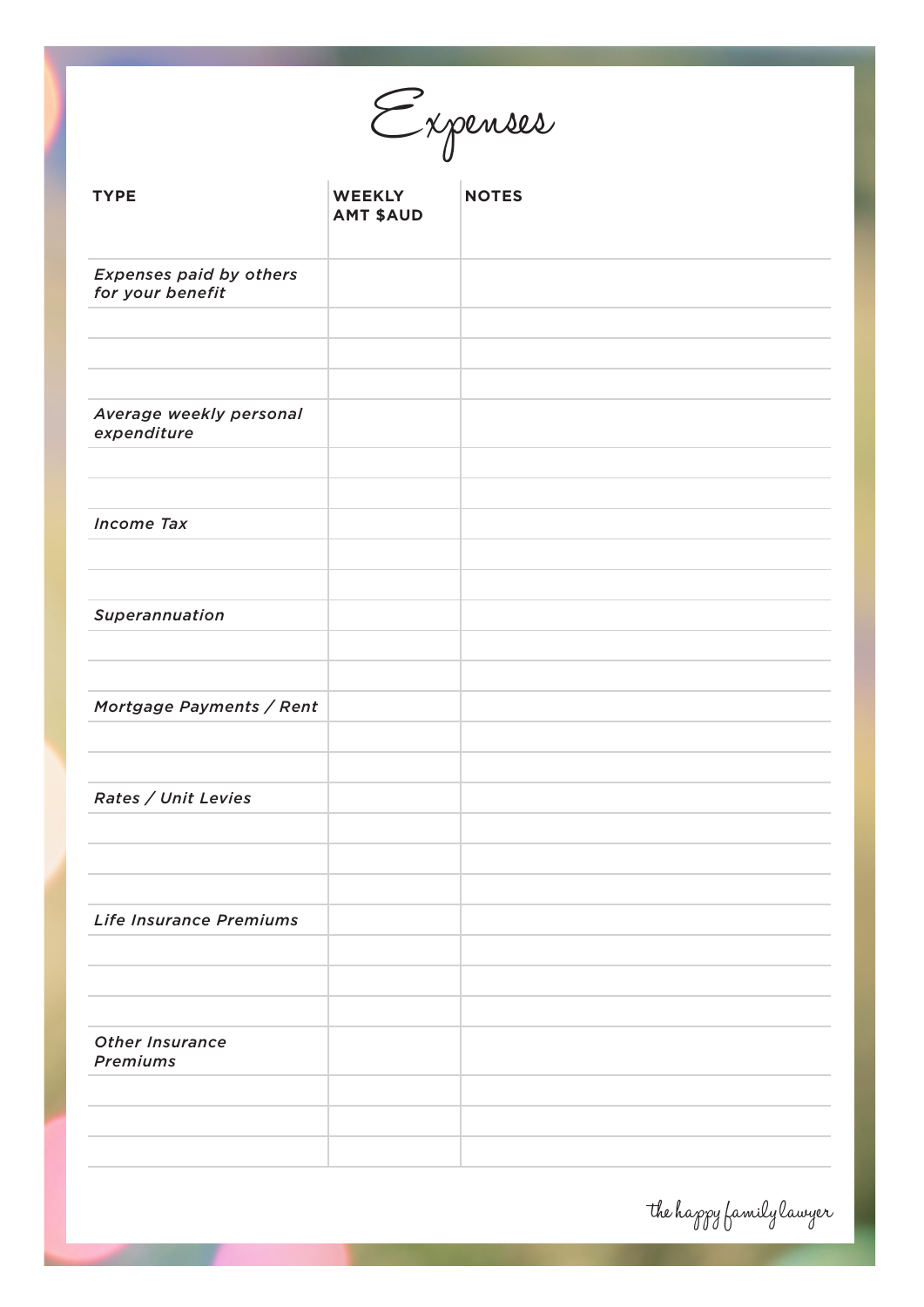| <b>TYPE</b>                                            | <b>EST WEEKLY</b><br><b>\$AUD</b> | <b>NOTES</b> |
|--------------------------------------------------------|-----------------------------------|--------------|
|                                                        |                                   |              |
| <b>Motor Vehicle</b>                                   |                                   |              |
| Registration                                           |                                   |              |
|                                                        |                                   |              |
|                                                        |                                   |              |
|                                                        |                                   |              |
|                                                        |                                   |              |
| Hire Purchase / Lease<br><b>Agreements</b>             |                                   |              |
|                                                        |                                   |              |
|                                                        |                                   |              |
|                                                        |                                   |              |
|                                                        |                                   |              |
| <b>Other Loan Repayments</b>                           |                                   |              |
|                                                        |                                   |              |
|                                                        |                                   |              |
|                                                        |                                   |              |
|                                                        |                                   |              |
| <b>Credit Card Payments</b>                            |                                   |              |
|                                                        |                                   |              |
|                                                        |                                   |              |
|                                                        |                                   |              |
|                                                        |                                   |              |
| Maintenance /                                          |                                   |              |
| <b>Child Support</b>                                   |                                   |              |
|                                                        |                                   |              |
|                                                        |                                   |              |
|                                                        |                                   |              |
|                                                        |                                   |              |
| Personal expenses you pay<br>for the benefit of others |                                   |              |
|                                                        |                                   |              |
|                                                        |                                   |              |
|                                                        |                                   |              |
|                                                        |                                   |              |